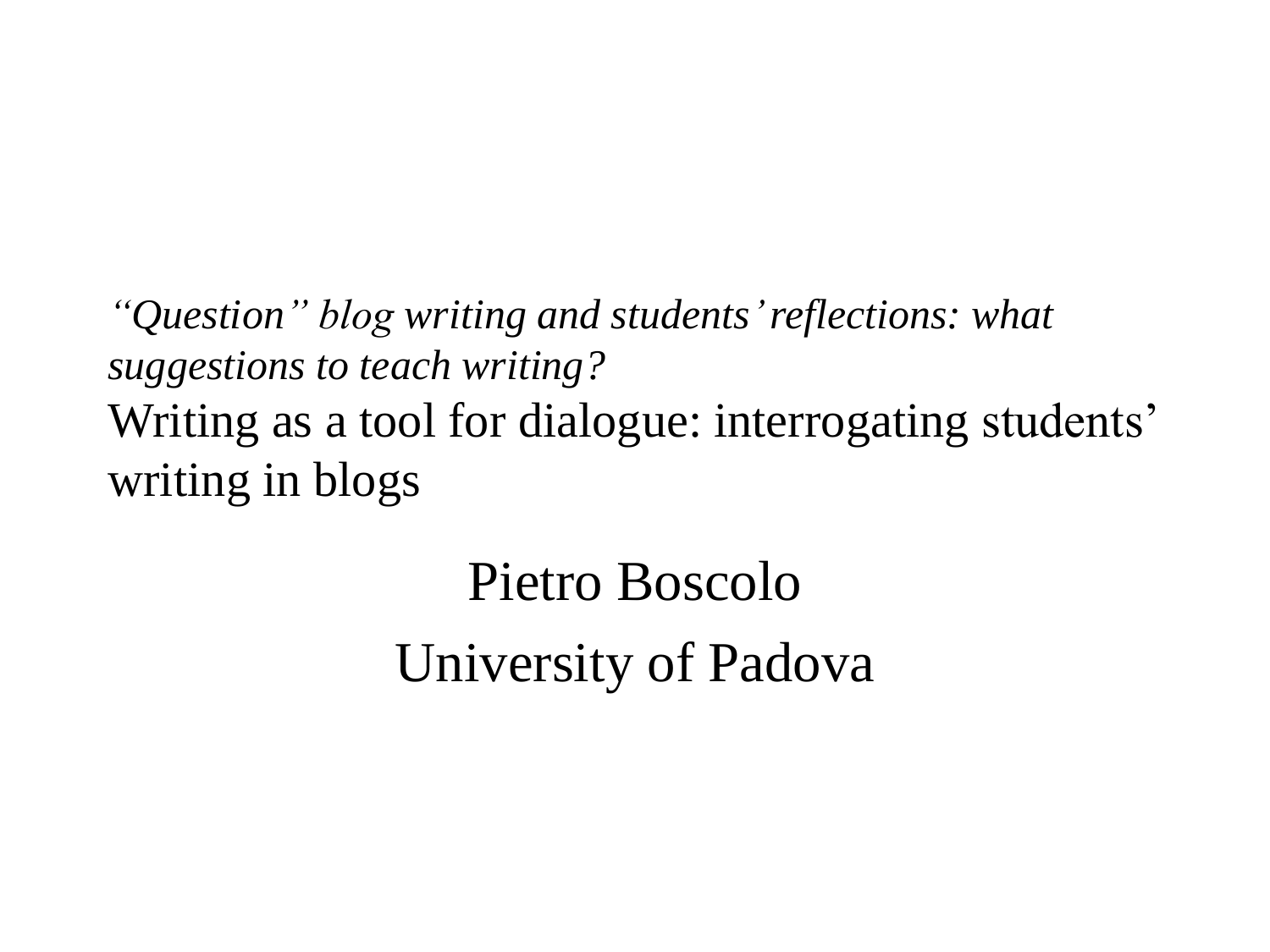# **The two writings and their requirements**

## **Academic writing**:

- Clarity of the content (virtual audience)
- Impersonal style
- Formal accuracy

### **Blog**:

- Clarity of the content (real audience, although unknown)
- Immediacy
- Formal accuracy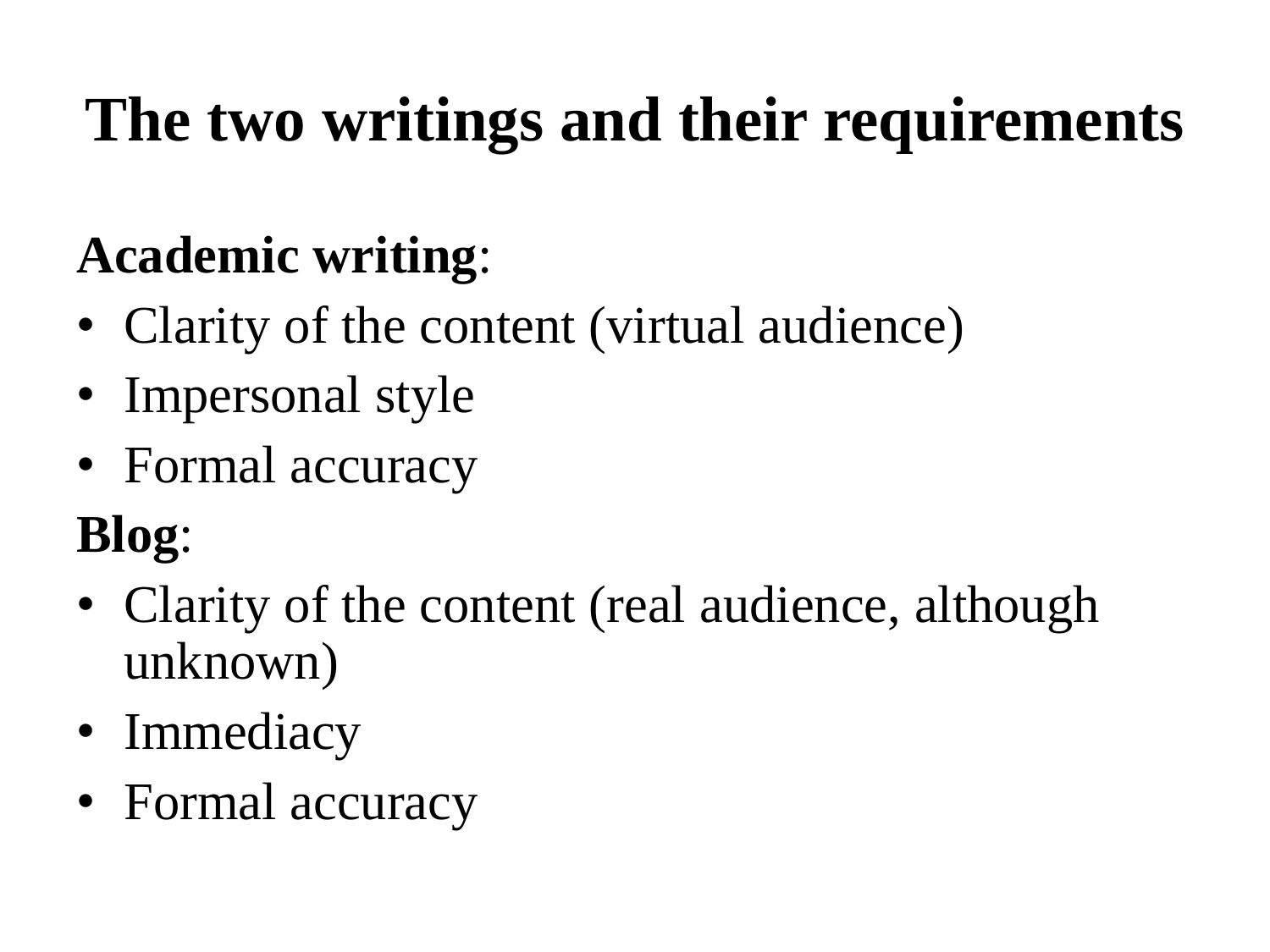# **Values and limits of the two writings**

#### **Academic writing**:

- Meditated writing
- Negative impact of assessment
- Lack of spontaneity

### **Blog**:

- Immediacy
- Attention to the form

Blog writing is more stimulating, spontaneous and immediate for the students as it doesn't imply assesment and judgements. Form is accurate because students want to be understood by

their peers: *the audience* is stimulating!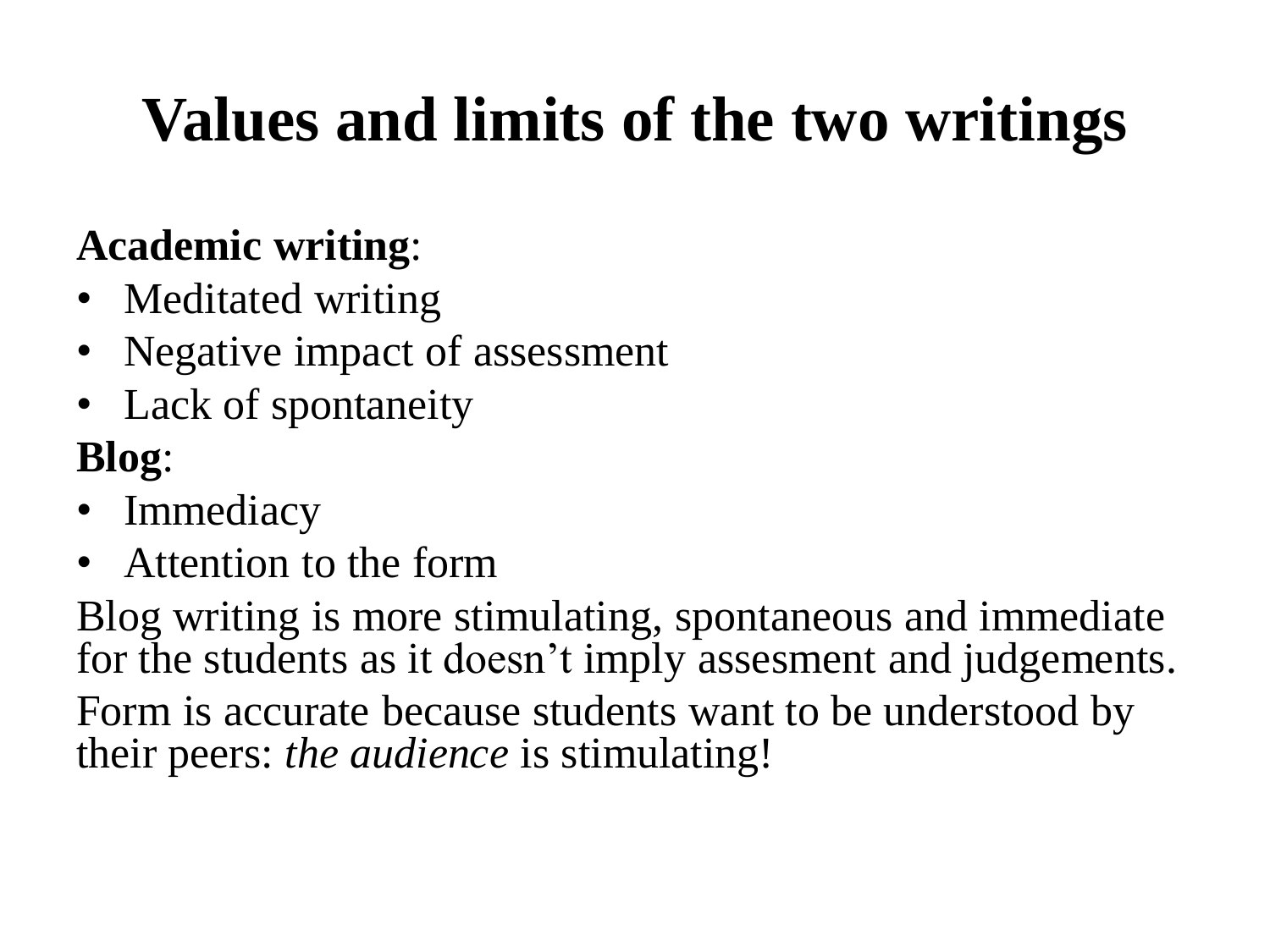## **For a research on writing and dialogue**

Writing at school is not used as a dialogue tool, it is rather a tool to elaborate and expose. Considering that these functions of writing cannot be dropped, how can the new writing enrich the traditional form of school writing? This could be the subject for a research to be undertaken together *with teachers*. The topics:

- School and digital writings: similarities and differences
- School writing and its constraints
- When to use one kind of writing and when the other?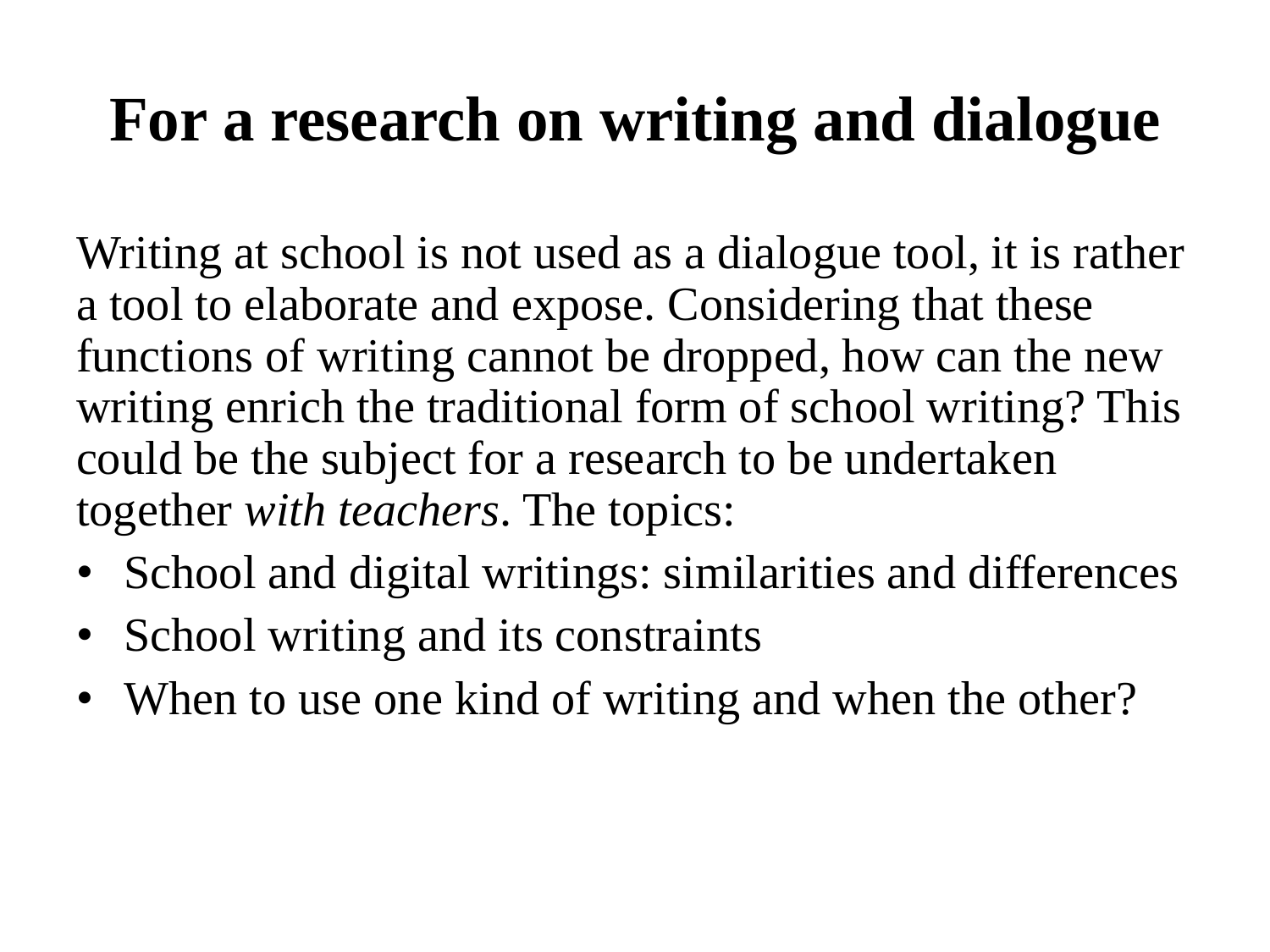### **How to approach work on writing: 1. Mastering the tool**

- Writing as a tool to elaborate, expose/discuss, communicate. These functions are not antithetic but complementary.
- Lead students to reflect on different kinds of writing, also by comparing examples of the two writings on the same topic.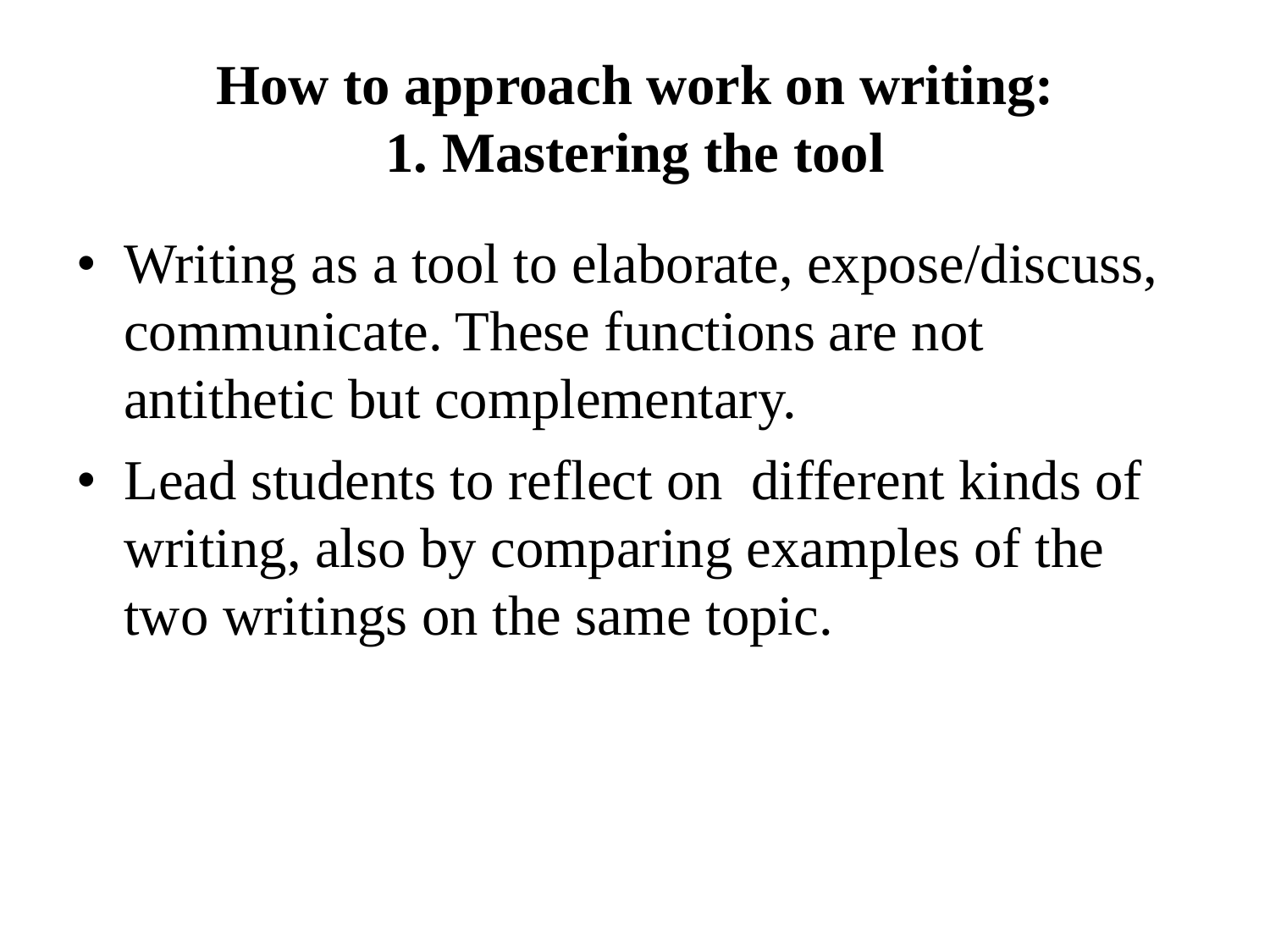### **How to approach work on writing: 2. Writing, reading, evaluating**

- Writing and reading are strictly linked: we read what others write: reading as a source of ideas for writing
- Assesment as a useful tool for the whole class, not only for the teacher
- Assessing students' blogs, not only their academic writings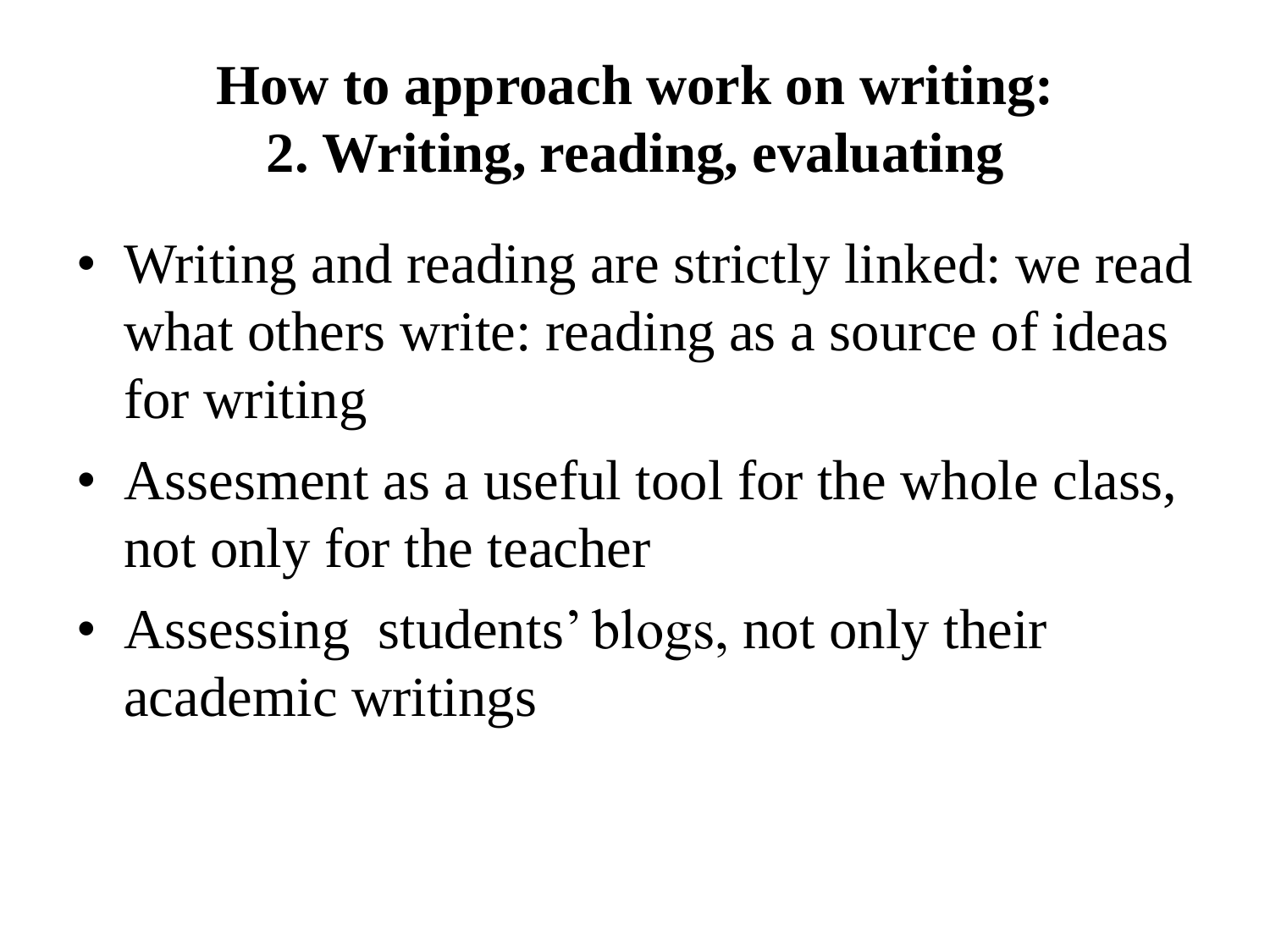# **Suggestions for teaching writing**

- **Stimulate** students to ask themselves questions, reflect and express themselves about a key issue, allow them to take position and further develop their ideas into messages to be published in blogs.
- After the team-blogging experience, reflection should be continued on what should be carried on.
- **Propose** various topics in order to allow a wider range of discussions for the students, starting from an experience, a text, a video and inviting other classes to comment.
- **Ask** students to comment articles or videos about current topics and stories they can relate to, such as cyberbullism, racial prejudices, conflicts with parents, which are typical of their age.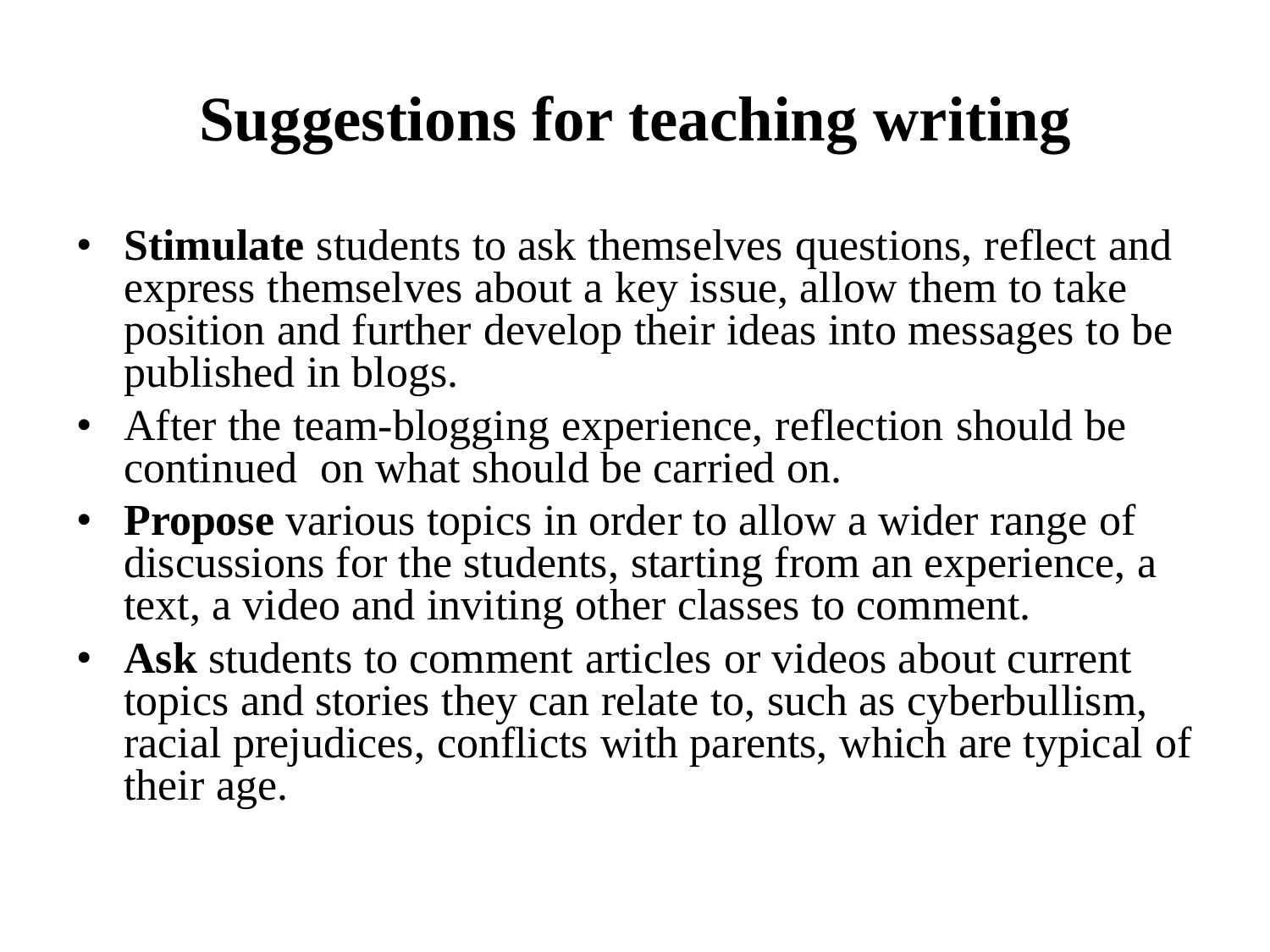## **Parameters to analyze blog writing**

#### **Clarity**:

- Text organization: cohesion, coherence, punctuation
- Sense of the reader (to make oneself understood)

1 to 5

#### **Communicative effectiveness**:

- Sense of the interlocutor: the author asks questions and is willing to interact
- Expressivity

1 to 5